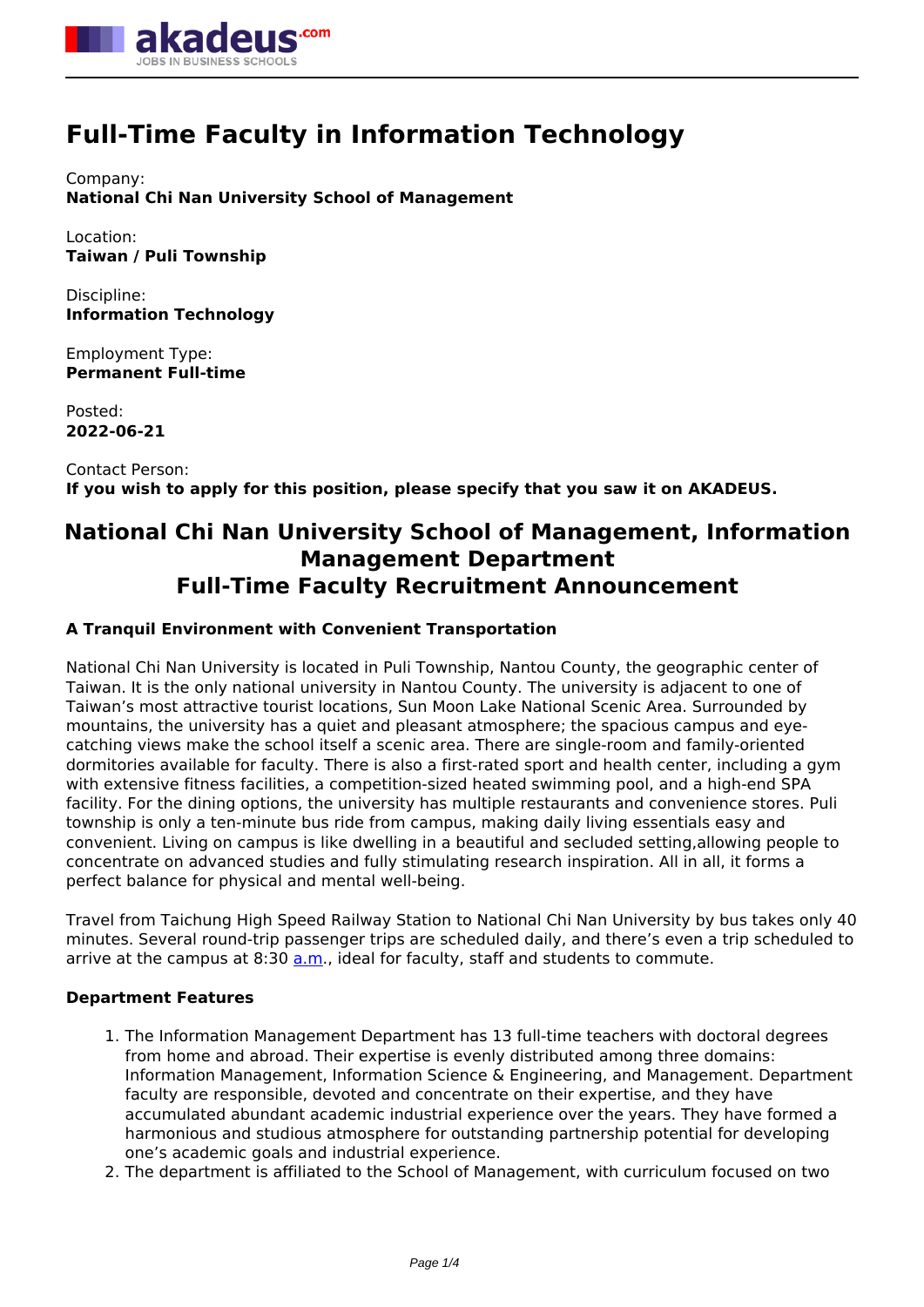

sub-fields: "Information Management & Decision Science" and "Information Technology & System Development." The department aims to cultivate students with cross-domain π-type talents and equip them with the abilities of theory acquisition, technology application and evidence demonstration. Secondly, we guide our students to develop global views and local perspectives.

- 3. The department fully respects teacher expertise. In addition to mandatory courses, teachers have the autonomy to open classes which optimize their own expertise and enrich their students' learning experience.
- 4. Students and faculty form close bonds. During the duration of their studies, students follow teacher guidance to do research, often resulting in quality job offers and maintaining deep friendships post-graduation. The department has been rated as "excellent" according to survey data from the Taiwan Ministry of Education, showing a 90% employment rate for undergraduate alumni after 5 years of acquiring their degree, with salaries 28.2% higher than the national average.
- 5. Many teachers in the department have won Excellent Mentor awards. They are devoted to nurturing their students both academically and intellectually. Positive mutual relationships exist between the teachers and students in all areas of interaction.
- 6. Additional information about the department can be found at <https://www.im.ncnu.edu.tw/en/en-aims-and-objectives/>

## **Faculty Resource Support**

- 1. Each teacher has a personal study room between 107 178 square feet.
- 2. Teachers set up their laboratories based on their own expertise, and provide guidance to undergraduate and graduate students on fully utilizing the laboratories.
- 3. The average teaching times are about ten to eleven credits hours per semester for each teacher (including lecturing, instructing students, carrying out administrative duties, executing research plans, etc.). Each individual teacher is responsible for recruiting 19 graduate students annually, and participating in ten theme-based seminars per school year. All faculty members will share responsibilities in supervising graduate and undergraduate students. The department provides a balance between teaching tasks and research development.
- 4. Department faculty form their own teaching and research support groups in order to exchange various beneficial experiences. There are also many cross-domain supporting groups for teachers on campus. The university is dedicated to giving teachers ample opportunities to exchange their expertise.
- 5. The department fully supports teachers' multi-professional development. The university has set up various promotion channels and relevant incentives to encourage faculty advancement in both teaching and researching performance. Three of our outstanding faculty members were listed in The World's Top 2% of Scientists in the 2020 Stanford University Scopus Paper Impact Analysis. Many teachers also play invaluable roles in various academic and educational activities, including acting as the convener for Taiwan's Ministry of Science and Technology, the co-host of the University Social Responsibility Program of Taiwan's Ministry of Education, and editorial board members of important journals in Taiwan and abroad.

# **Recruitment Details**

- 1. Position Type: one opening for applicants at the rank of Assistant Professor or above.
- 2. Effective Date: February 1st, 2023
- 3. Qualifications:
	- Applicants' research field should be primarily focused in Information Technology; related expertise should include AI, network information, metaverse research, programming, information security, IoT, etc.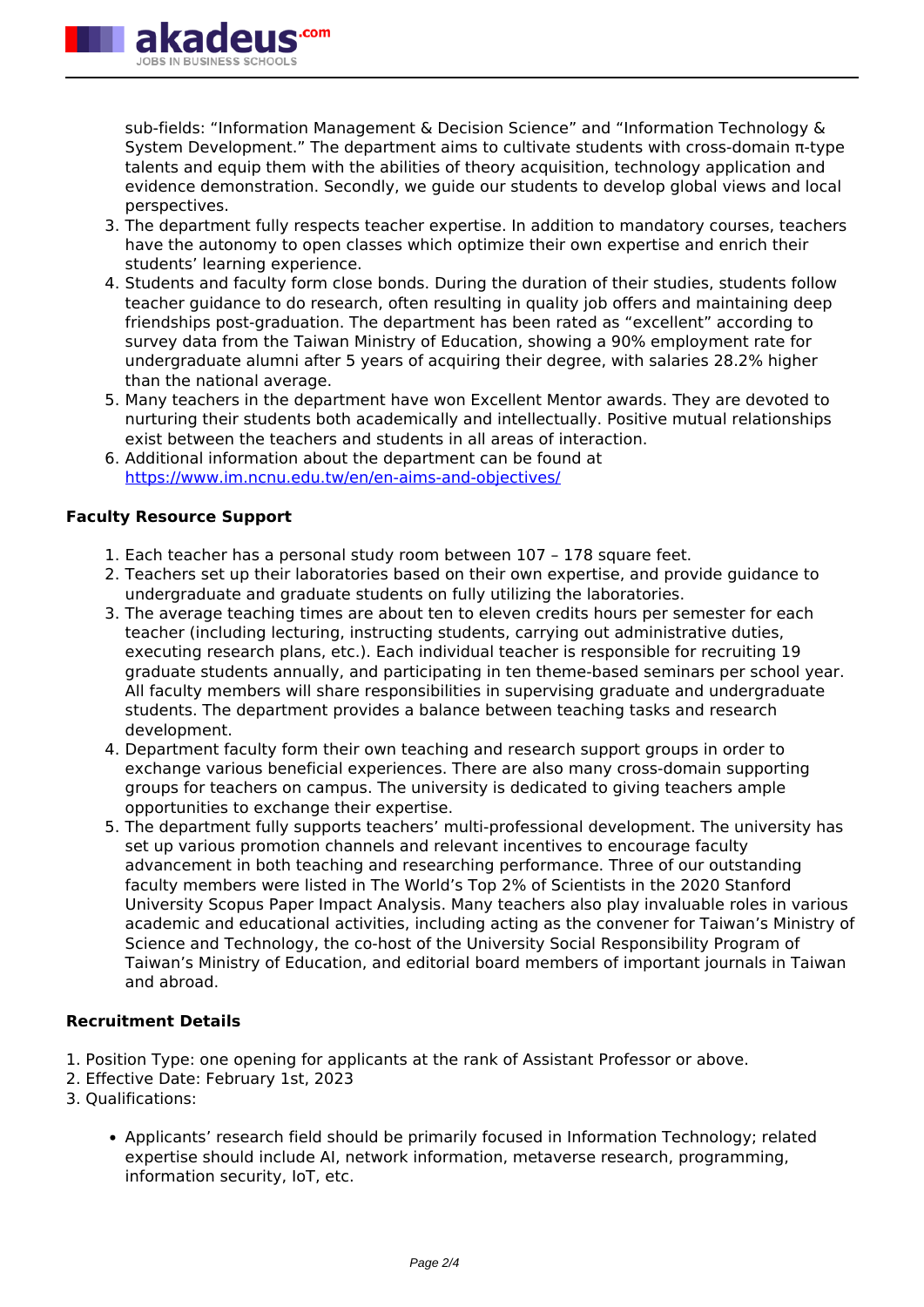

- Applicants should be able to open 2 EMI (English as a Medium of Instruction) courses per semester.
- Applicants should be able to create and offer online courses in accordance with university policy.
- Applicants should possess a solid foundation in hands-on technological ability and able to lead students in practical projects.
- Applicants should be able to campaign for the department, recruit students and undertake administrative responsibilities.
- Applicants should possess a doctoral degree by January 31st, 2023.

### 4. Application Materials Required

- PhD thesis
- CV and bibliography [\(Please download the specification of CV from our department website](https://www.im.ncnu.edu.tw/en/recruitment/))
- Autobiography
- Copy of academic experience certificates or diplomas
- Three syllabuses that can be provided by the applicants and samples of online courses for the Teacher Review Committee to evaluate
- Other documents that might assist in the evaluation process.

Applicants for Assistant Professor ranking should attach all the documents listed above, and applicants for Associate Professor ranking should attach documents (2) to (6) listed above.

#### 5. Instructions to Applicants

All application materials should be sent by registered mail to the following address: No. 470, Daxue Rd., Puli Township, Nantou County 545301, Taiwan ([R.O.C.](R.O.C))

School of Management, Room 439 - Ms. Wang Tzu-Chun

Applicants should clearly mark "Application for Full-time Faculty Position" on the front of the envelope. All materials sent will not be returned, regardless of whether applicants pass the preliminary review. If applicants need materials returned, please attach a self-addressed, stamped envelope.

6. Contact Email: [kimiwang@mail.ncnu.edu.tw](mailto:kimiwang@mail.ncnu.edu.tw) (Ms.Wang)

Please note that this email is for general purposes, not for applications.

7. Application deadline: August 31st, 2022

The deadline for application materials will be determined by postal marks. Materials will be reviewed by the department at the time of receipt.

#### **Note:**

- 1. The appointment of a teacher in the university shall be reviewed and approved by three different levels of teacher evaluation committees and finalized by the university president.
- 2. Newly recruited faculty members should abide by the following rules: Full-Time Faculty Evaluation Regulations, Guidelines for Employment of Full-Time Faculty and Contract Regulations for Full-Time Faculty.
- 3. National Chi Nan University has established the principle of competitive staff dormitory accommodations. Please visit the Personnel Department website for additional details.

#### **Detailed Remarks**

1. The job posting is a Full-time faculty position. The newly-recruited faculty member must pass the first promotion within eight years (inclusive) upon the arrival date; failure to meet this requirement will result in non-renewal of the instructor's contract.